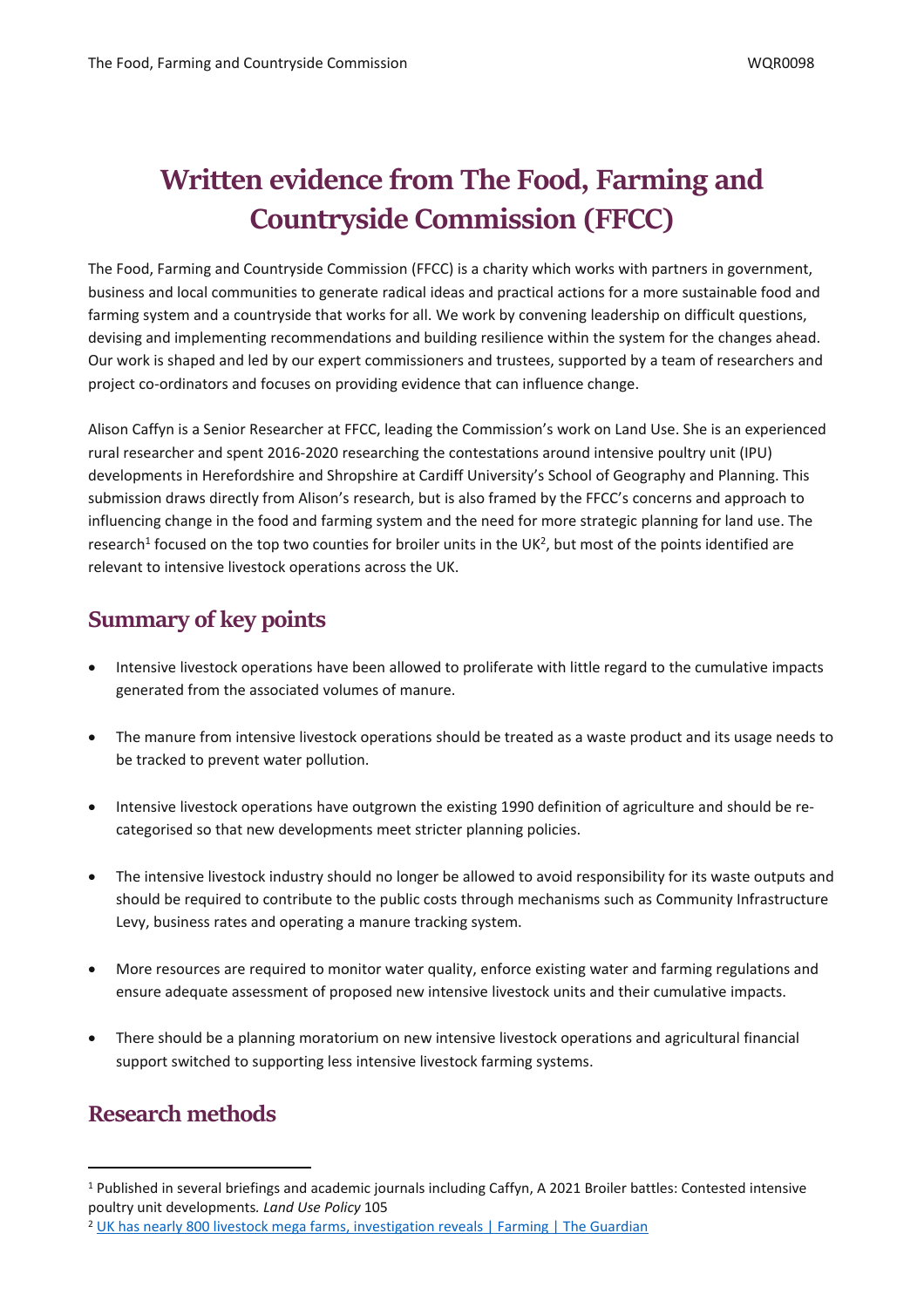Alison's research compiled a database of IPUs across Herefordshire and Shropshire from online planning application records since 1990/2000. Details of older IPUs were sourced from environmental permitting records, supplemented by fragmentary old planning records and from studying maps and online satellite imagery. A wide range of actors involved in the situation were interviewed during 2018 including: farmers and farming bodies; local authority planners, environmental health officers, ecologists and councillors; staff at Natural England and Environment Agency; planning consultants and land agents; objectors and local campaign groups; local residents; businesses and organisations. In total 59 people were interviewed in 48 interviews. 30 meetings and events were observed including planning committees, parish councils, campaign groups and environmental seminars/workshops. Most relevant to this submission is that Alison has been observing the Wye Catchment Nutrient Management Board meetings since 2018 (9 meetings in total) which enables her to tell the story of how the various partners have individually and collectively been addressing the river pollution.

## **IPU numbers**

The poultry industry originated in the 1950s in both Herefordshire and Shropshire and has periodically expanded when processing companies expanded capacity at their plants. There was a significant surge in IPU developments in the period between 2010 and 2017. Much of this related to the expansion of the Cargill plant in Hereford in 2014 which required an additional 90 IPU 'sheds' to be built in a short period of time. The total number of poultry sheds in Herefordshire and Shropshire has risen from about 600 in 2000 to over 1150 in 2020. (see graph below – online records go back 10 years further in Shropshire than Herefordshire).



New sheds are also almost twice the size they were in the 1980/90s, holding over 50,000 birds whereas older ones had around 25-30,000. The total number of birds has increased three or four-fold in 20 years and has now reached 33-35 million across the two counties at any one time. There are also almost 10 million birds in neighbouring Powys<sup>3</sup>. This collective total is split between the Wye catchment (approx. 20 million) and the Severn catchment (approx. 23 million), not including other counties in the catchments.

<sup>3</sup> [Herefordshire,](https://www.brecon-and-radnor-cprw.wales/?page_id=1513) [Shropshire](https://www.brecon-and-radnor-cprw.wales/?page_id=1513) [&](https://www.brecon-and-radnor-cprw.wales/?page_id=1513) [Powys:](https://www.brecon-and-radnor-cprw.wales/?page_id=1513) [Intensive](https://www.brecon-and-radnor-cprw.wales/?page_id=1513) [Poultry](https://www.brecon-and-radnor-cprw.wales/?page_id=1513) [Units](https://www.brecon-and-radnor-cprw.wales/?page_id=1513) [3](https://www.brecon-and-radnor-cprw.wales/?page_id=1513) [Counties](https://www.brecon-and-radnor-cprw.wales/?page_id=1513) [Map](https://www.brecon-and-radnor-cprw.wales/?page_id=1513) [–](https://www.brecon-and-radnor-cprw.wales/?page_id=1513) [Brecon](https://www.brecon-and-radnor-cprw.wales/?page_id=1513) [&](https://www.brecon-and-radnor-cprw.wales/?page_id=1513) [Radnor](https://www.brecon-and-radnor-cprw.wales/?page_id=1513) [Branch](https://www.brecon-and-radnor-cprw.wales/?page_id=1513) [of](https://www.brecon-and-radnor-cprw.wales/?page_id=1513) [CPRW](https://www.brecon-and-radnor-cprw.wales/?page_id=1513) [\(brecon-and-radnor-cprw.wales\)](https://www.brecon-and-radnor-cprw.wales/?page_id=1513)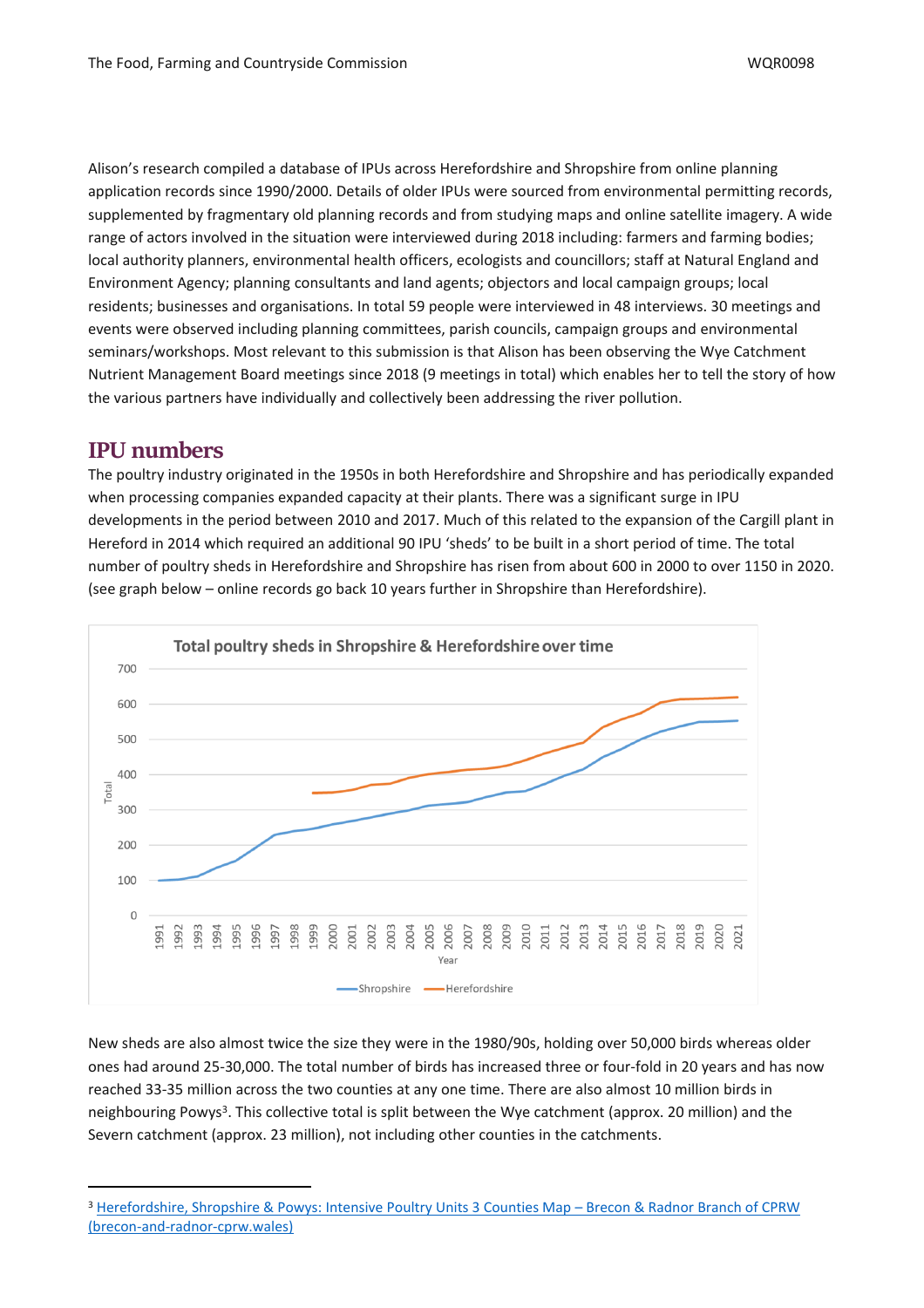There were 164 successful planning applications for IPUs in Herefordshire and 184 in Shropshire between 2000 and 2020. Only 18 were refused permission (some of these were approved on resubmission).

### **IPUs and the planning process**

Local authorities have had difficulties handling IPU planning applications. There is a policy vacuum in local plans which do not mention intensive livestock developments. The Herefordshire Core Strategy (2011) has several pages on water quality issues in which agriculture is mentioned just once. Local authorities have deliberately avoided developing Supplementary Planning Guidance or taking a more strategic approach to the number or location of IPU developments.

As IPUs are defined as agricultural they avoid policies which would prohibit similar industrial development in rural, greenfield sites. And yet sites with over 40,000 birds must have an environmental permit required for industrial premises.

Planners and planning committees were advised to accept an environmental permit as proof that there will be no unacceptable pollution. However, the EA permitting process appears to be a desk-based exercise assessing only technical specifications of the development. Several interviewees said that EA had never refused an IPU environmental permit in the area.

Environmental permits do not consider impacts outside the boundary of the proposed site. Planners and committees did not fully appreciate that pollution impacts created outside the site from spreading manure for example, should be considered as part of the planning process. This gap was acknowledged by agents for applicants in interviews and had been exploited in several cases. The situation was clarified in the 2019 Royal Court of Justice Squire v Shropshire Council case and planning authorities now require manure management plans for planning applications.

# **Cumulative impacts**

Local authorities, Natural England and the Environment Agency failed to recognise and address the accumulating impacts caused by increased volumes of manure until relatively recently. None of the bodies appear to have been monitoring the increasing numbers of poultry in the area, let alone the increasing manure produced as a result. This was evidenced recently (2021) when the Nutrient Management Board action plan referenced 9 million birds in the catchment (instead of 20 million). No agency could provide an accurate figure until animal health records were accessed.

Only recently have cumulative ammonia emissions been considered; Shropshire Council issued guidance in 2018. There has been no apparent assessment of cumulative water pollution risks until very recently.

It was not until 2021, when the RePhokus study work led by Lancaster University used a systems modelling approach, that partner bodies began to acknowledge publicly that the volumes of manure produced were relevant to nutrient levels in the rivers.

A strong narrative was repeated regularly in public meetings that poultry manure is valuable fertiliser, that no farmer would waste such a valuable commodity and that increasing volumes were simply substituting for artificial fertiliser brought into the area from elsewhere. Only very recently (2021) has this narrative shifted to allow that manure is a waste product and many operators pay manure brokerage companies to remove the waste, as they and neighbouring farms do not have enough land to accept the volumes produced for spreading.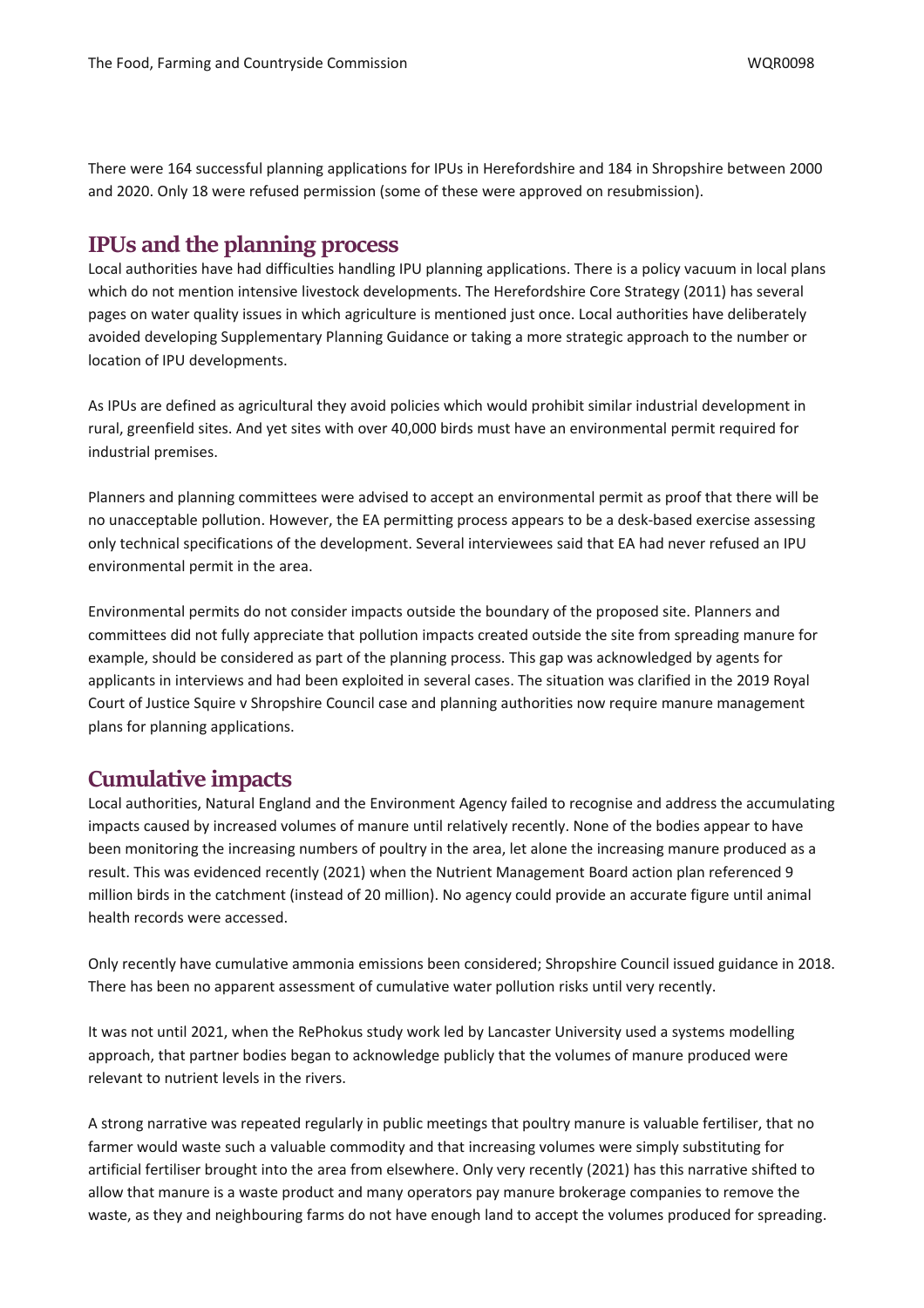Many farmers send manure to anaerobic digestion (AD) units – there are 30 AD units across the two counties, mostly on poultry units. The disposal of liquid and solid digestate from these units (containing the same levels of phosphate as manure) is another disconnect in the process, and not taken into account in cumulative impacts.

In interviews, EA and NE staff acknowledged the problems caused by excess manure, but in NMB meetings they rarely challenged the forceful narrative of local councillors and farming bodies who held several seats on the Board.

### **Nutrient Management Board**

The Wye catchment Nutrient Management Board (NMB) was established in 2014, as directed by the Planning Inspectorate, to give reassurance that the growth proposed in the Herefordshire and Powys Local Plans would not further increase the nutrient levels in the Rivers Wye and Lugg, designated Special Areas of Conservation and then (and still) failing to meet legal phosphate levels. The Board was chaired until 2019 by a senior Herefordshire councillor and livestock farmer.

Initial modelling in 2014 apportioned the nutrients largely to agricultural sources and sewage treatment works (STWs). The NMB focused its attention on pressuring Welsh Water to upgrade STWs, whilst increasing numbers of advisory visits to farmers. There was an assumption that voluntary, often grant aided, action by farmers to improve manure management, install better slurry stores etc would address agricultural parts of the issue. Questions from members of the public about the relevance of increased poultry units were dismissed as not relevant to river nutrient levels. In 2019 the EA announced it was reducing the monitoring points on the catchment from about 30 to just 8.

#### **Nutrient dashboard**

Considerable time and energy went into creating a 'nutrient dashboard' to monitor the phosphate levels, the numbers of reported pollution incidents and numbers of farm advisory visits. As long as the number of farm visits kept increasing all was deemed to be well, despite no information being available on what proportion of farms had been visited or outcomes of visits. Alison's research concluded the dashboard was a mechanism for avoiding blaming the poultry industry and for displacing action, while the impacts of increasing volumes of manure being produced were ignored.

#### **Monitoring**

Several interviewees said that the main processor in Hereford, Avara (previously Cargill), had done its own modelling of nutrient flows associated with its business but this research (2017/18) was never made public. In mid 2020 the EA's revised modelling changed the apportionment of nutrients to two thirds coming from agricultural sources. Citizen scientists had begun to mobilise to monitor river pollution and helped raise awareness of the issue in the absence of official action.

# **Current situation**

Various factors brought the issue to a head in 2019/2020: the revised apportionment, the RePhokus research, the new administration in Herefordshire Council and the planning moratorium imposed due to the Dutch Nitrates case. The previous complacency was replaced by a slow realisation of the situation that had been allowed to develop and of how difficult it now was to address the causes. Interestingly Cargill/Avara had by that time just achieved its target of 90 extra IPU sheds.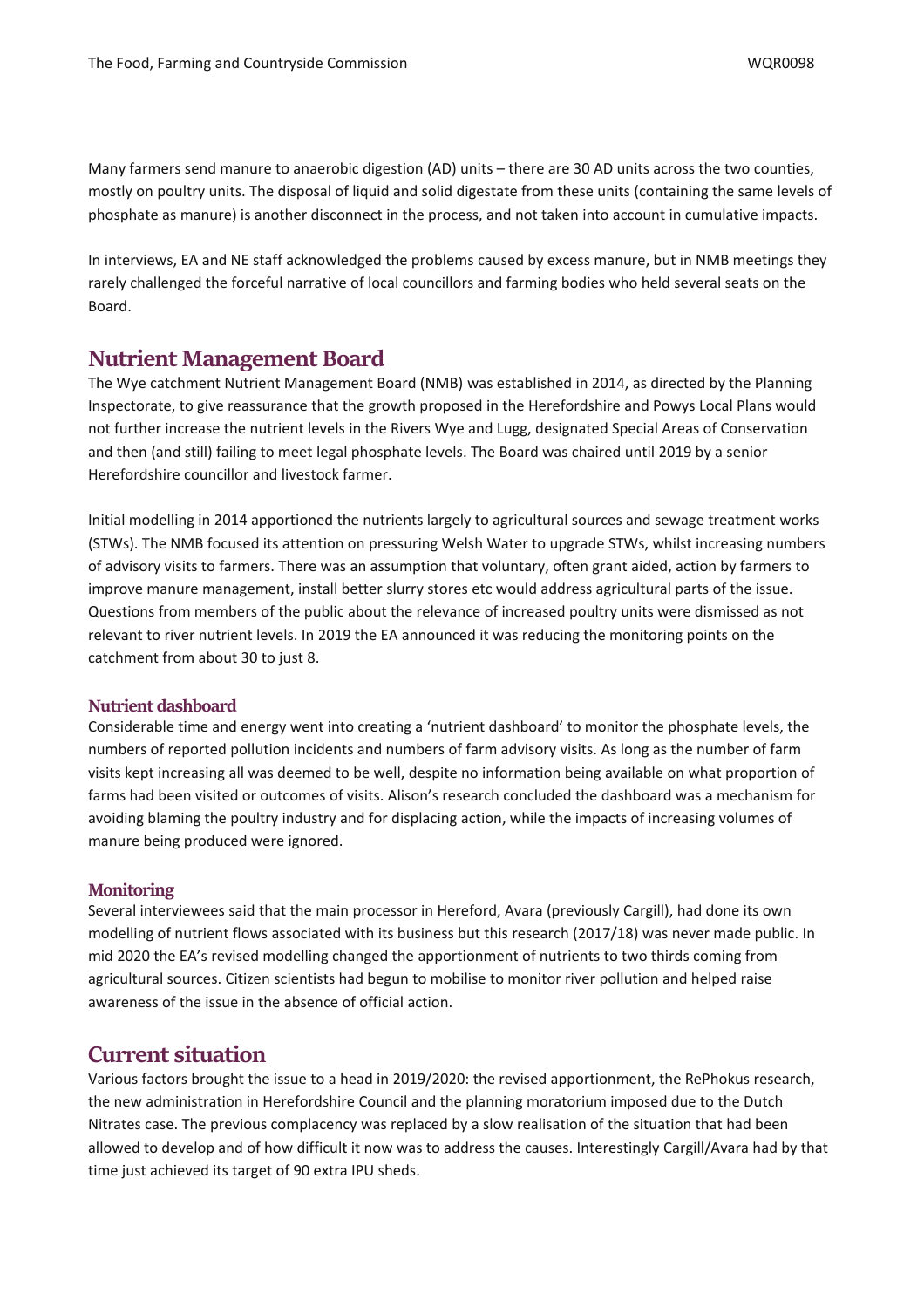Impacts of the moratorium on the local housing industry has also thrown the spotlight on how the intensive livestock sector had previously been shielded from blame, and how regulatory action against agricultural pollution has been minimal.

In 2021 there has been considerable media coverage and key partners are more focused on how to address the situation. There has been belated engagement with the main poultry processor and manure brokering businesses and an injection of resources into better monitoring, support for the citizen scientist projects and additional resources for regulatory action by NE and EA. NMB partners asked that farming bodies be removed from the officer working group as they were slowing down progress. There is acknowledgement that farmer compliance with water rules is sometimes poor. Introducing a Water Protection Zone has been raised. The action plan proposed to date is, however, far from giving the certainty required by Natural England to remove the Lugg planning moratorium.

At the last NMB meeting in September 2021 it appeared the poultry industry is looking to technical fixes as a way out of the situation it has created, sending most manure to AD units or to incinerators – for which six planning applications are about to be submitted in North Herefordshire. Manure incineration is a relatively new technology and little is known about the environmental impacts of such new industrial facilities.

# **Recommendations**

#### **Planning**

Nationally, consideration should be given to whether the definition of agriculture from the 1990 Act is still sufficient to apply to major modern industrial facilities such as large intensive livestock units. Would an additional category of intensive livestock facility – perhaps at the threshold of an environmental permit (40,000 chickens) – be more appropriate? In some parts of the world, such as China, massive, multistorey livestock raising facilities have been built<sup>4</sup> – would we still define these as agriculture just because they involve raising animals?

Given the multiple recommendations that as a nation we need to eat less meat, there is an argument that no new intensive livestock facilities should be given planning permission anywhere currently. The UK is at least 75% self-sufficient in chicken and 85% in eggs<sup>5</sup>. If consumption falls by 30% over the next 5-10 years there will be many large buildings lying redundant in rural locations. The focus could instead be on redeveloping older sites to improve standards without further proliferation.

Section 106 or Community Infrastructure Levy should be applied to intensive livestock units. Local communities experience the negative impacts from an IPU with no contribution back to the community in contrast to many housing or energy developments. In fact, as agricultural businesses, they do not even contribute to local business rates. Residents are understandably annoyed about their taxes paying to clean up rivers, mend roads and treat health impacts from the intensive livestock industry without the industry itself contributing back.

A more strategic approach should be taken to planning and permitting intensive livestock units. Local Plans should be required to include policies addressing intensive livestock operations, spelling out under what

<sup>4</sup> [https://www.theguardian.com/environment/2020/sep/18/a-12-storey-pig-farm-has-china-found-a-way-to-stop](https://www.theguardian.com/environment/2020/sep/18/a-12-storey-pig-farm-has-china-found-a-way-to-stop-future-pandemics-)[future-pandemics-](https://www.theguardian.com/environment/2020/sep/18/a-12-storey-pig-farm-has-china-found-a-way-to-stop-future-pandemics-)

<sup>5</sup> AHDB 2018, more recent figures have not yet been published but are likely to be higher.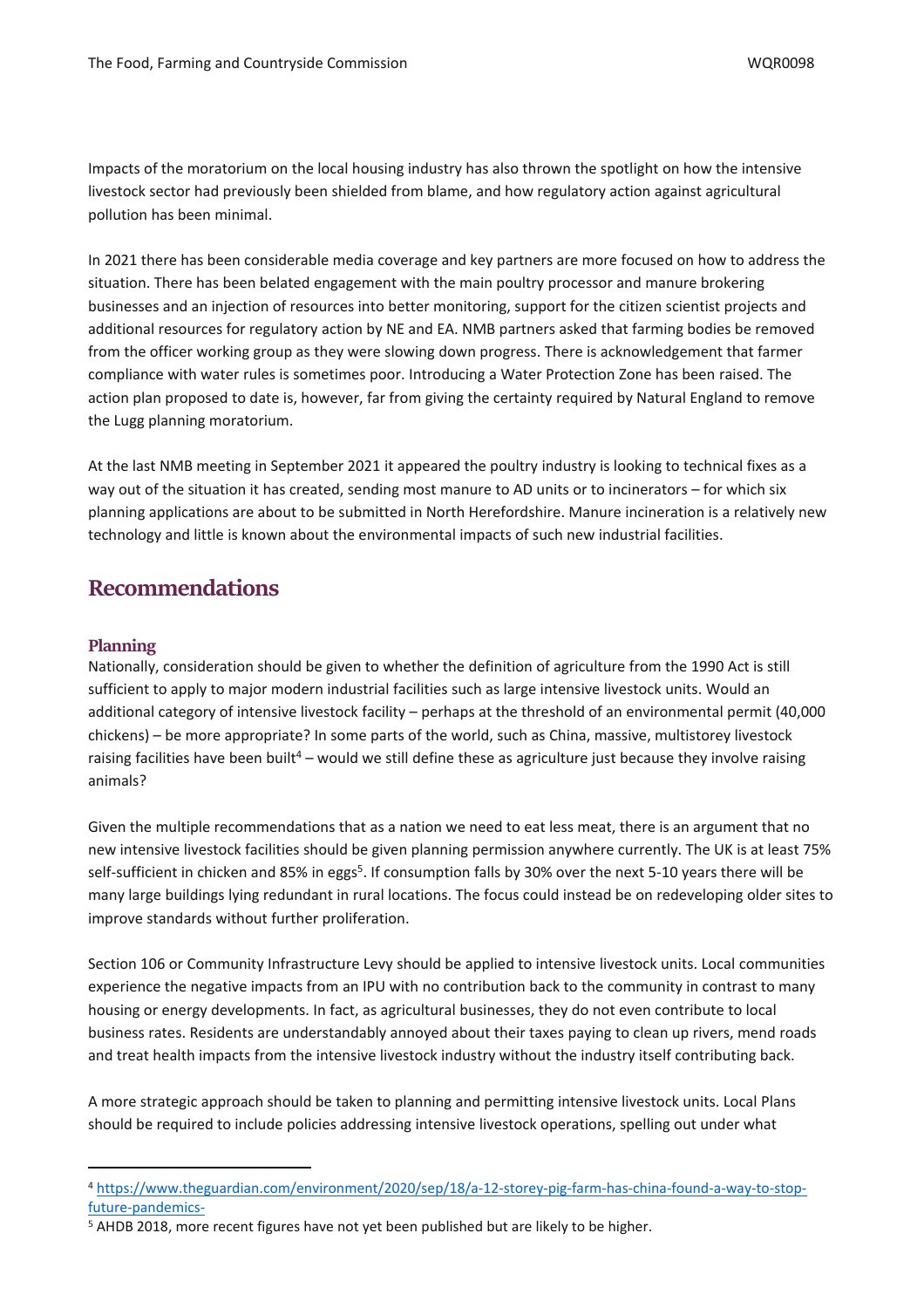circumstances they might be appropriate – this would provide clarity for farmers considering building units as well as local communities. Catchment plans, National Park and AONB Management Plans and Neighbourhood Plans might also need to include policies. In particular, no sites should be given approval on or close to river flood plains.

There need to be a more joined-up approach between Wales and England to ensure full consultation with planning applications and environmental permits, coherent monitoring and to prevent anomalies such as the Lugg planning moratorium only applying to the English part of the catchment.

Free range egg IPUs, while generally smaller and producing less manure, are a particular risk as some manure falls on open ground. These should not be permitted in many of the upland locations where they have been proliferating in the borderlands and mid Wales. Polluted runoff on steep hillsides is thought to be a significant factor with the Wye catchment problems.

If permissions are given for IPUs, more conditions should be attached. These could include tree planting on free range ranging areas, river quality monitoring before and after, upstream and downstream on an ongoing basis and set protocols for emptying attenuation ponds. Such conditions must then be monitored by the authorities.

The role, make-up and operation of bodies such as Nutrient Management Boards should be reviewed. Key partners have often avoided scrutiny by not attending and issues are delayed for considerable periods of time.

#### **Regulation**

Environmental permitting for such large facilities should involve more than just a desk exercise. It needs to include proper consideration of cumulative impacts from other intensive livestock units in the area.

NE and EA need more resources to enable them to undertake thorough assessments of planning applications. It would also be advantageous if they joined up the thinking between where their public money is being spent on restoring river quality in vulnerable catchments and proposed new IPUs. An example is the River Clun where millions have been spent in trying to save the freshwater pearl mussel but where EA and NE made no objections to new IPUs close to the protected river.

Existing regulations need proper implementation and action. Smarter ways of monitoring pollution could be adopted, for example using drones or simpler reporting mechanisms for local people or citizen scientists. Too many significant pollution incidents are escaping regulatory action currently.

#### **Research**

More research should explore pollution pathways. The industry denies there any pathways other than manure spreading but do aerial ammonia deposition, run-off from IPU roofs/yards, attenuation pond leaks, etc play a role?

There should be more research into whether chemicals or other substances used in poultry raising and IPU shed cleaning reach watercourses and into whether antimicrobial resistance reaches the local environment via water pollution.

#### **Other**

The most useful way to address the situation with existing IPUs appears to be a manure tracking system, as with other hazardous waste products. Broiler chicken units usually have eight crops a year, so reporting where each